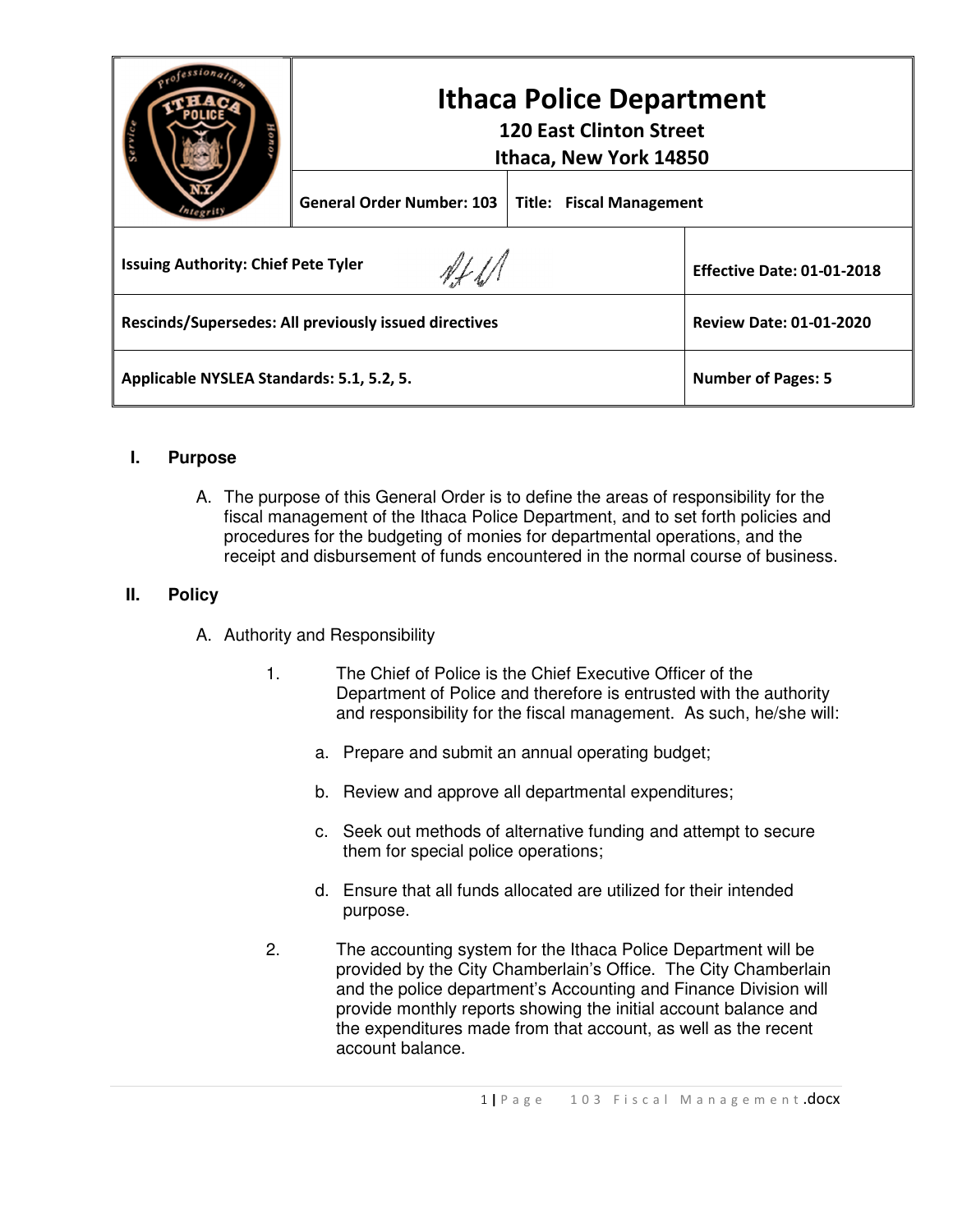- B. Internal Monitoring
	- 1. Fiscal activities of the Department of Police will be audited by the City Chamberlain and the police department's Accounting and Finance Division.
	- 2. All expenditures will be first reviewed by the Chief of Police. The expenditures will then be forwarded to the Accounting and Finance Division and Chamberlain's Office for recording and filing.
	- 3. The Chamberlain's Office will then submit the expenditures to the Mayor and the Common Council for review and approval. The Chief of Police is responsible for ensuring all expenditures are properly received and assigned for their intended use.
- C. Collection, Safeguarding and Disbursement of Cash
	- 1. The following procedures will be utilized for the collection, safeguarding, and disbursement of cash received by the Ithaca Police Department.
	- 2. All fees received for copies of taxi permits, records, photographs, fingerprints, or any other items will be recorded as follows:
		- a. Recorded in the general receipt ledger by the Data Entry Specialist.
		- b. Copy # 1 of the receipt (original) will be given or mailed to the payee.
		- c. The cash money will be turned over to the police department Financial Management Assistant weekly and will be recorded in the City's "Police Fees" budget account.
	- 3. All money received for bail will be:
		- a. Recorded in the bail receipt book in three copies. Copy # 1 (original / white copy) will be given to the payee.
		- b. All money will be secured with receipt copy #2 (yellow copy).
		- c. The money and receipt copy #2 (yellow) will then be placed in the bail money lock box located at the front desk.
		- d. Receipt copy # 3 (pink copy) will be retained in the bail receipt book.
		- e. Authorized IPD Accounting personnel will then:
			- a. Remove the bail from the bail money lock box located at the front desk.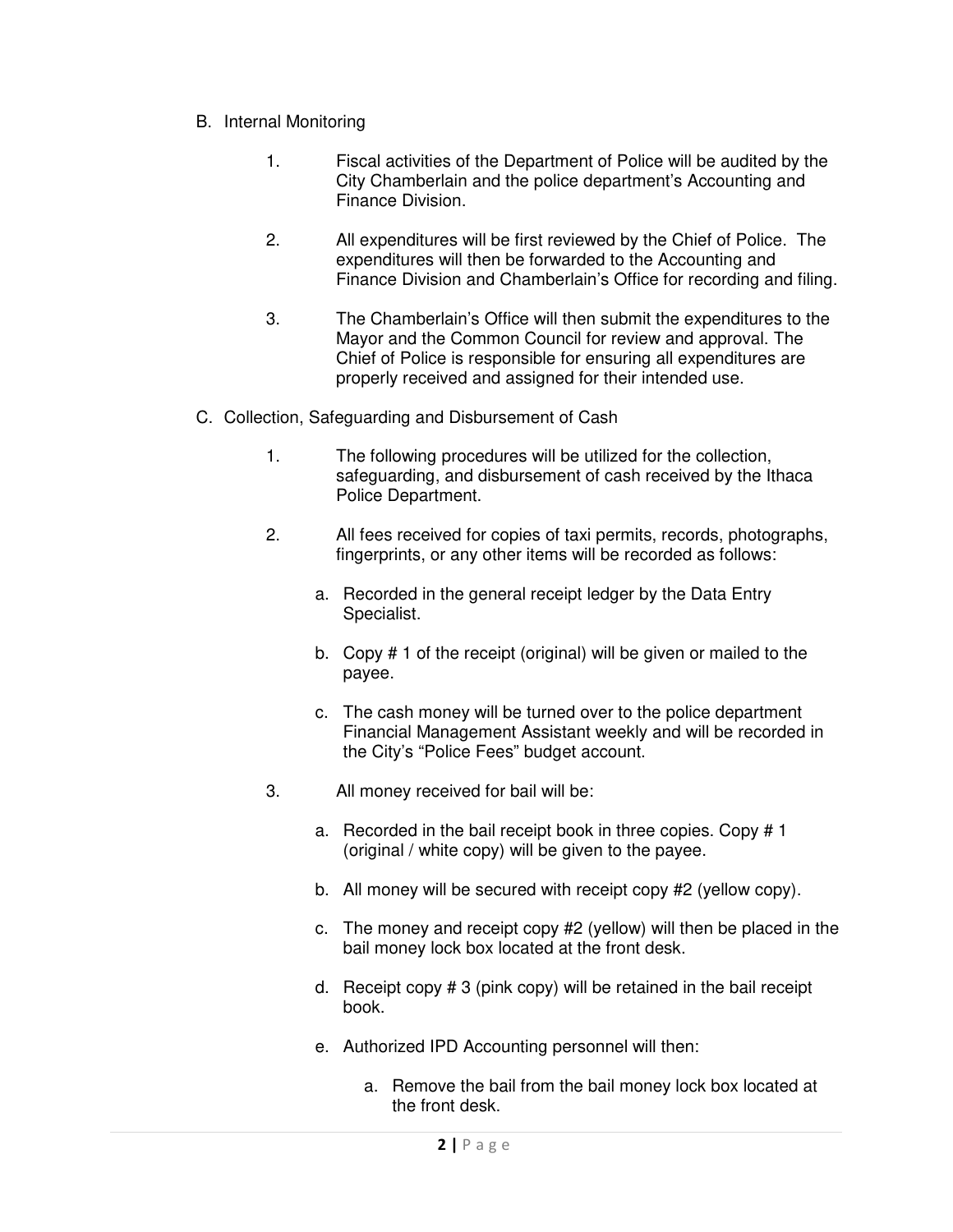- b. Remove bail receipt copy #3 (pink) from the bail receipt book, and maintain same for tracking purposes.
- c. Compare bail money and receipt copy #2(yellow) with copy #3 (pink) for verification.
- d. Transfer copy #2 (yellow) to authorized records personnel for tracking.
- e. Enter monies into accounting bail ledger, which will include:
	- 1) Case Number
	- 2) Name of Defendant
	- 3) Name of Posting Body
	- 4) Date Posted
	- 5) Amount
	- 6) Arraignment Date
	- 7) Bail Receipt number
- f. Enter monies onto City Chamberlain's Deposit Slip in duplicate.
- g. Deposit monies into IPD Bail Account at Chamberlains office.
- h. Maintain bail records.
- f. Authorized IPD Records personnel will:
	- a. Receive and maintain copy #2 (yellow) of bail receipt (Must be retained for two years).
	- b. Transfer bail receipt information to records bail ledger containing:
		- 1) Case number
		- 2) Bail receipt number
		- 3) Name posting body
		- 4) Amount paid
		- 5) Check Issued by
		- 6) Paid Date
		- 7) Check Number
- g. Dissemination of monies will be the responsibility of authorized IPD records / accounting personnel.
	- a. Defendant will be required to have their bail receipt stamped by court when they appear for arraignment, indicating defendant appeared for same.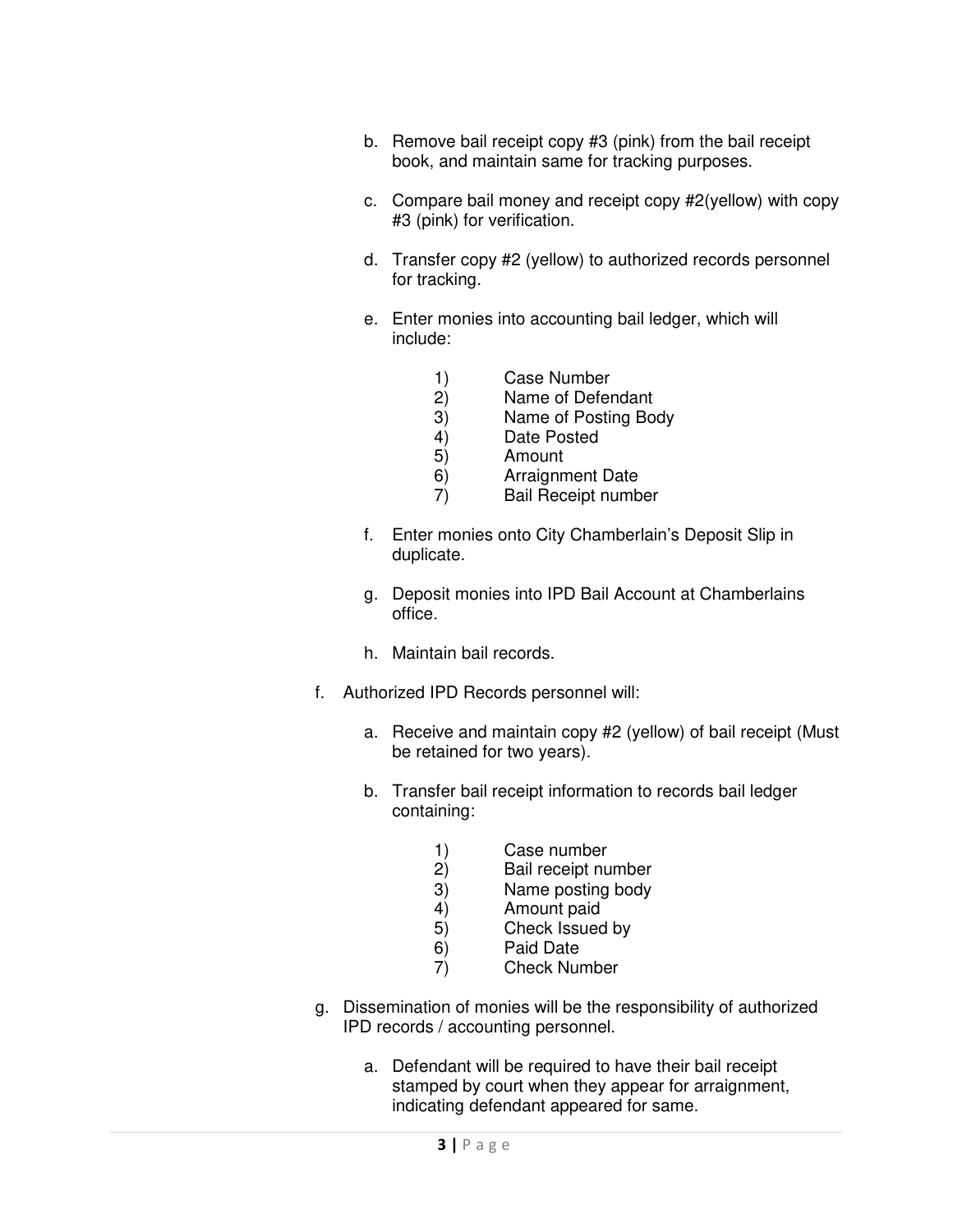- 1) Said stamp will be the Ithaca City Court seal along with signature/date of verifying clerk.
- b. Defendant will bring bail receipt to IPD Records division (second floor).
- c. Defendant bail receipt will be matched with corresponding yellow copy bail receipt (both copies will be subsequently housed together within records filing system) for minimum of two years.
- d. Authorized IPD Records Personnel will then issue payable check to posting body for confirmed bail amount.
	- 1) This check will be drafted from IPD Bail Account.
	- 2) Check carbon copy will be retained by records for minimum of two years.
	- 3) Check will indicate bail receipt number.
- e. IPD Records issuing personnel will then complete records ledger for applicable bail receipt.
- f. Issuing Records personnel will then create a Spillman incident with observed field "IPBC" (Ithaca Police Bail Control) Indicating:
	-
	- 1) Bail receipt number<br>2) Amount of check iss Amount of check issued
	- 3) Check payee
- g. Forfeited Bail
	- 1) If after 1 year, bail has not been retrieved, it may be disseminated to the appropriate agency by accounting personnel.
- h. Payment for any other court fines will not be accepted by any member of the Police Department.
- i. Fees owed to Towing Companies for towing or storage will not be accepted by any member of the Ithaca Police Department.
- j. A petty cash fund is maintained by the Administrative Coordinator and disbursements shall only be made from this fund as approved by the Chief of Police or one of the Deputy Chiefs.
	- a. Any disbursements from the fund shall be documented on a Petty Cash Disbursement form.